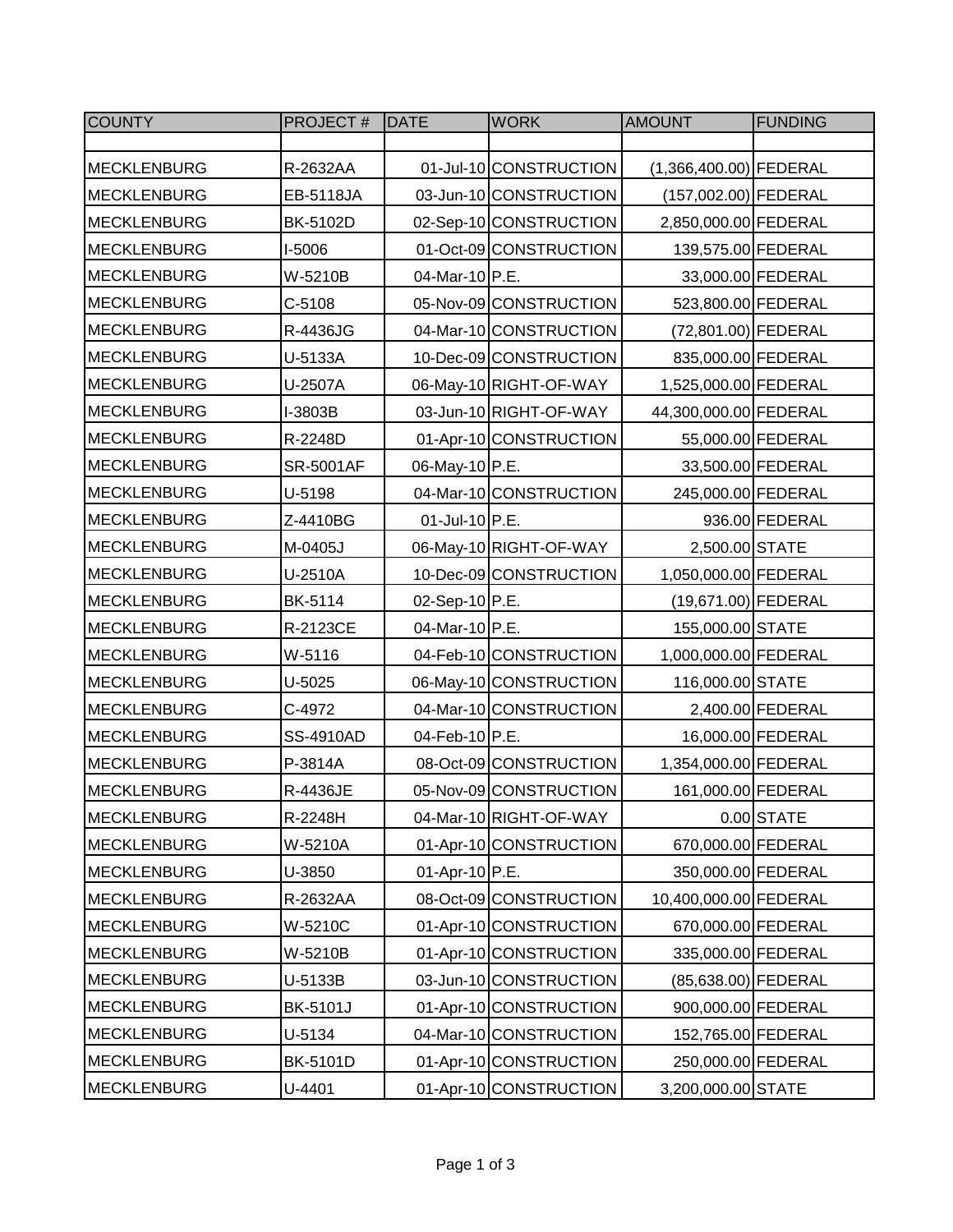| <b>MECKLENBURG</b> | EB-5120        |                | 04-Feb-10 CONSTRUCTION | (80,228.00) FEDERAL    |                   |
|--------------------|----------------|----------------|------------------------|------------------------|-------------------|
| <b>MECKLENBURG</b> | SR-5001AM      | 01-Apr-10 P.E. |                        |                        | 5,000.00 FEDERAL  |
| <b>MECKLENBURG</b> | U-2507A        |                | 04-Mar-10 RIGHT-OF-WAY | 325,000.00 FEDERAL     |                   |
| <b>MECKLENBURG</b> | B-4580         |                | 01-Apr-10 CONSTRUCTION | 1,250,000.00 FEDERAL   |                   |
| <b>MECKLENBURG</b> | U-2507A        |                | 01-Apr-10 RIGHT-OF-WAY | 2,300,000.00 FEDERAL   |                   |
| <b>MECKLENBURG</b> | R-4073J        | 02-Sep-10 P.E. |                        | 170,677.00 FEDERAL     |                   |
| <b>MECKLENBURG</b> | U-5133A        |                | 03-Jun-10 CONSTRUCTION | 229,169.00 FEDERAL     |                   |
| <b>MECKLENBURG</b> | U-5133B        |                | 08-Oct-09 CONSTRUCTION | 715,000.00 FEDERAL     |                   |
| <b>MECKLENBURG</b> | R-2248D        |                | 02-Sep-10 RIGHT-OF-WAY | 104,000.00 STATE       |                   |
| <b>MECKLENBURG</b> | M-0414         | 03-Jun-10 P.E. |                        |                        | 10,383.00 FEDERAL |
| <b>MECKLENBURG</b> | U-3115A        |                | 06-May-10 CONSTRUCTION | $(1,237,652.67)$ STATE |                   |
| <b>MECKLENBURG</b> | R-2248H        |                | 05-Aug-10 CONSTRUCTION | 1,650,000.00 STATE     |                   |
| <b>MECKLENBURG</b> | R-2123CE       | 06-May-10 P.E. |                        | 77,000.00 STATE        |                   |
| <b>MECKLENBURG</b> | U-5133D        |                | 03-Jun-10 CONSTRUCTION | (81,096.00) FEDERAL    |                   |
| <b>MECKLENBURG</b> | U-5133C        |                | 05-Nov-09 CONSTRUCTION | 1,100,000.00 FEDERAL   |                   |
| <b>MECKLENBURG</b> | U-5136         |                | 04-Feb-10 CONSTRUCTION | (101,721.00) FEDERAL   |                   |
| <b>MECKLENBURG</b> | M-0414         | 03-Jun-10 P.E. |                        |                        | 2,586.00 FEDERAL  |
| <b>MECKLENBURG</b> | U-2507A        |                | 01-Jul-10 RIGHT-OF-WAY | 12,525,000.00 FEDERAL  |                   |
| <b>MECKLENBURG</b> | U-5133C        |                | 03-Jun-10 CONSTRUCTION | (62,435.00) FEDERAL    |                   |
| <b>MECKLENBURG</b> | I-5128A        |                | 08-Oct-09 CONSTRUCTION | 1,050,000.00 FEDERAL   |                   |
| <b>MECKLENBURG</b> | EB-5118JD      |                | 10-Dec-09 CONSTRUCTION | 485,000.00 FEDERAL     |                   |
| <b>MECKLENBURG</b> | R-4073JJ       | 08-Oct-09 P.E. |                        | 100,000.00 FEDERAL     |                   |
| <b>MECKLENBURG</b> | P-4405EB       | 05-Aug-10 P.E. |                        |                        | 10,000.00 FEDERAL |
| <b>MECKLENBURG</b> | EB-5118JA      |                | 10-Dec-09 CONSTRUCTION | 300,000.00 FEDERAL     |                   |
| <b>MECKLENBURG</b> | R-4436JF       |                | 05-Nov-09 CONSTRUCTION |                        | 30,000.00 FEDERAL |
| <b>MECKLENBURG</b> | R-2123CE       | 02-Sep-10 P.E. |                        | 237,000.00 STATE       |                   |
| <b>MECKLENBURG</b> | R-2632AA       |                | 08-Oct-09 RIGHT-OF-WAY | 7,600,000.00 FEDERAL   |                   |
| <b>MECKLENBURG</b> | <b>B-4700N</b> |                | 04-Mar-10 CONSTRUCTION | 700,000.00 FEDERAL     |                   |
| <b>MECKLENBURG</b> | R-4436JG       |                | 10-Dec-09 CONSTRUCTION | 145,000.00 FEDERAL     |                   |
| <b>MECKLENBURG</b> | EB-5118JB      |                | 03-Jun-10 CONSTRUCTION | (612,233.00) FEDERAL   |                   |
| <b>MECKLENBURG</b> | U-5008         | 04-Mar-10 P.E. |                        | 2,699,700.00 FEDERAL   |                   |
| <b>MECKLENBURG</b> | <b>I-4720</b>  |                | 01-Oct-09 CONSTRUCTION | (61,930.00) FEDERAL    |                   |
| <b>MECKLENBURG</b> | $I-5128$       |                | 08-Oct-09 CONSTRUCTION | (1,200,000.00) FEDERAL |                   |
| <b>MECKLENBURG</b> | Z-4610C        |                | 05-Nov-09 CONSTRUCTION | 318,584.00 FEDERAL     |                   |
| <b>MECKLENBURG</b> | U-3307A        |                | 07-Jan-10 CONSTRUCTION | (535,733.47) STATE     |                   |
| <b>MECKLENBURG</b> | R-2123CE       | 07-Jan-10 P.E. |                        | 252,000.00 STATE       |                   |
| <b>MECKLENBURG</b> | U-2507A        |                | 07-Jan-10 RIGHT-OF-WAY | 653,978.00 FEDERAL     |                   |